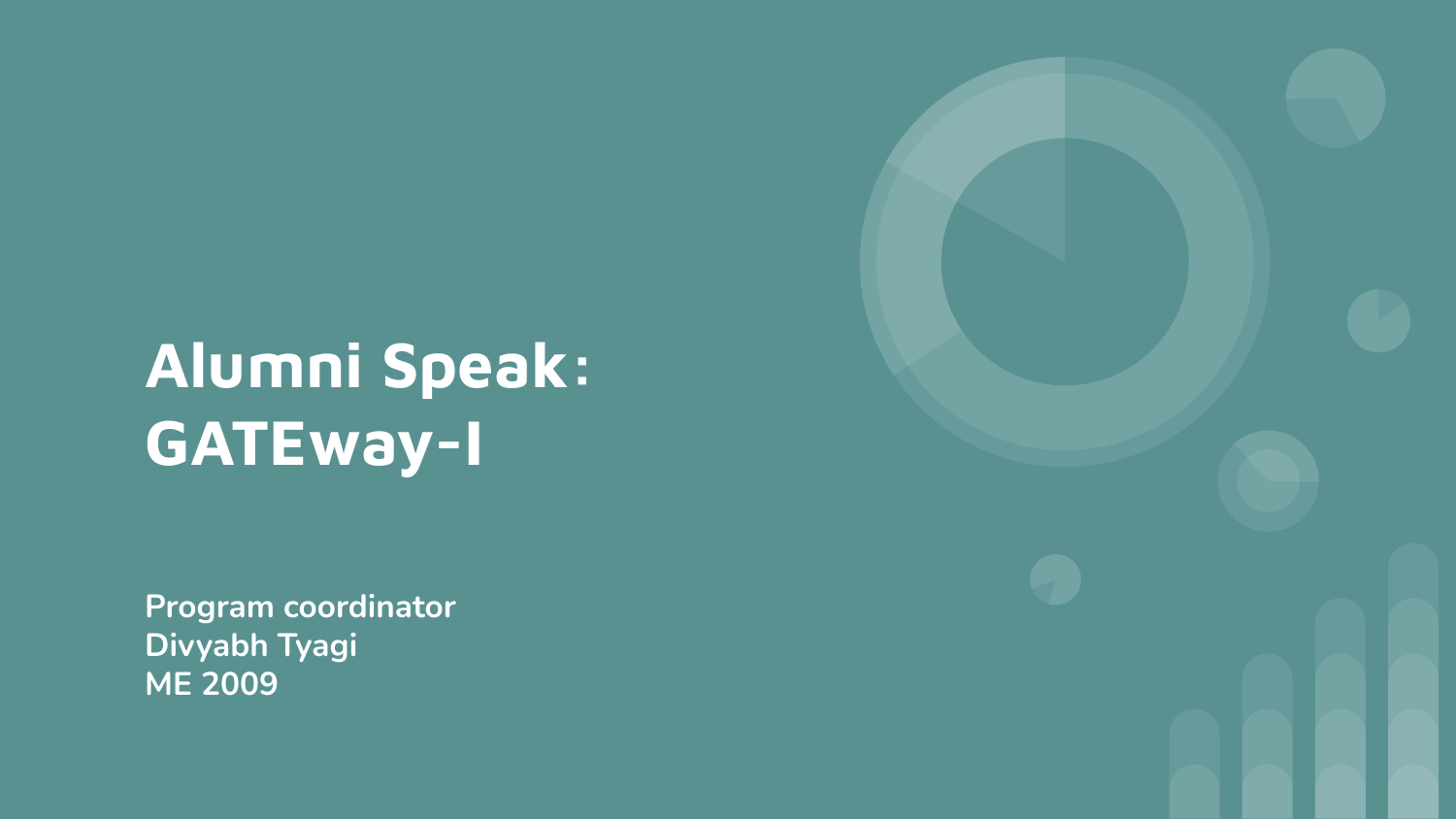# **General overview of GATE Speaker: Satyam Gupta**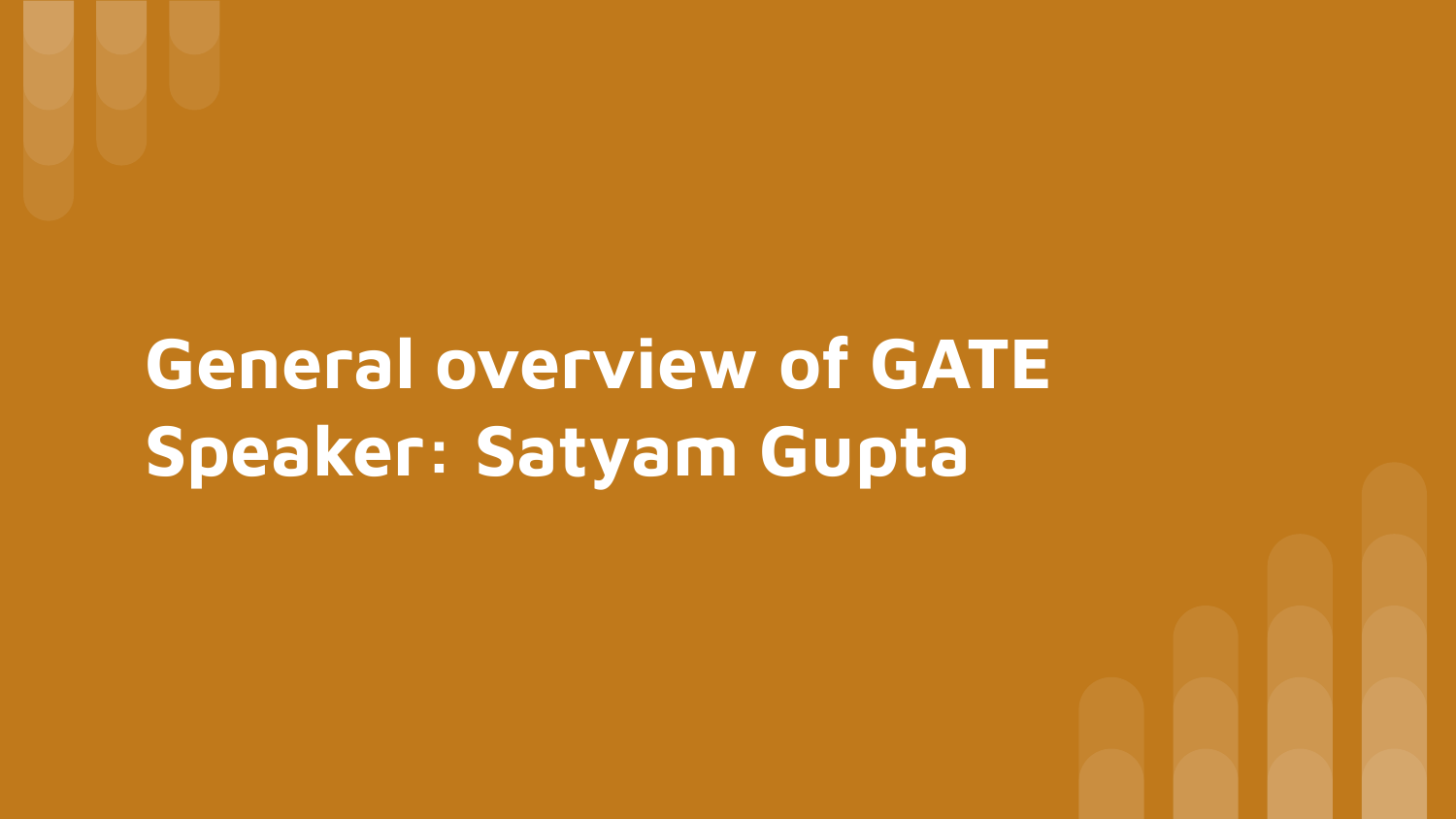# **General overview of GATE exam (exam format, score validity, etc.)**

|                                  | <b>GATE - GRADUATE APTITUDE TEST in ENGINEERING (Computer based test)</b>               |  |  |
|----------------------------------|-----------------------------------------------------------------------------------------|--|--|
|                                  | Conducted by 7 IIT's and IISC (Started from 1983)                                       |  |  |
| <b>GATE</b>                      | Eligibility - third year/final year engg. student/ Graduates in engineering             |  |  |
| overview                         | Format -No. of questions, duration, total marks, pattern of questions, negative marking |  |  |
|                                  | Score validity - 3 years                                                                |  |  |
|                                  | <b>Exam Date - First or second week of February</b>                                     |  |  |
|                                  | Qualification rate - 17.82% (year 2021)                                                 |  |  |
| <b>Additional</b><br>information | <b>GATE</b> score shows relative performance                                            |  |  |
|                                  | Easiest way to get into an IIT                                                          |  |  |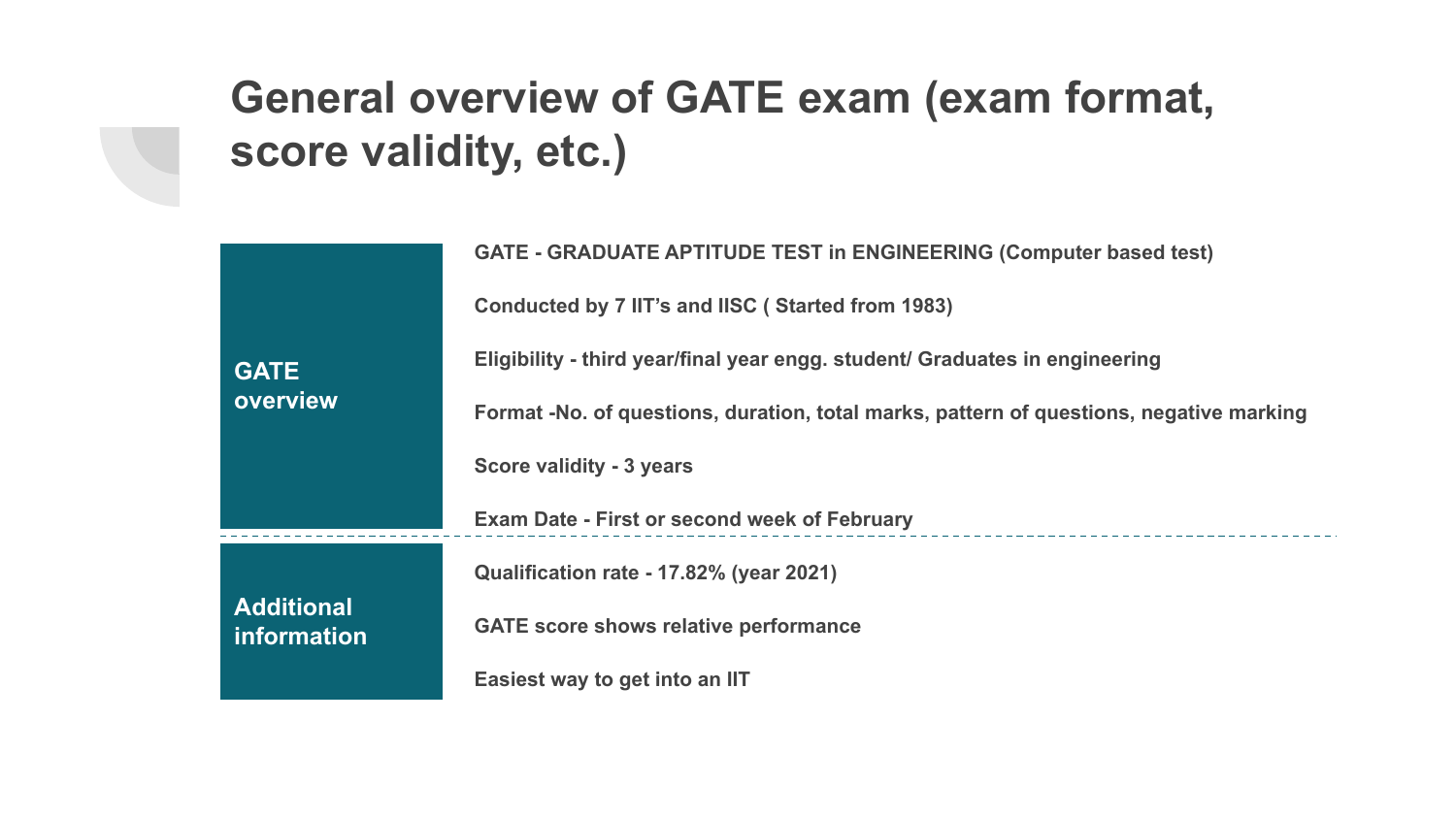#### **Various options available through GATE**

| <b>M.Tech</b>                   | India: Top 7 IITs, new IITs, NITs, other top universities (e.g. IIT Delhi, IIT Kanpur, NIT Bhopal, DTU<br>Foreign: Technical University of Germany, RWTH Germany, NUS and NTU in Singapore |
|---------------------------------|--------------------------------------------------------------------------------------------------------------------------------------------------------------------------------------------|
| <b>MS</b>                       | • Research oriented programme<br>Colleges like IIT Madras, IIT Delhi etc. offer such course                                                                                                |
| <b>PSU</b> jobs                 | More than 50 PSUs for engineers like IOCL, PGCIL, POSOCO, BEL, NPCIL, NTPC,<br>etc.                                                                                                        |
| $M.Tech + PhD$<br>dual course   | Generally a 5 year course.<br>E.g. IIT Kanpur, IIT Kharagpur etc.                                                                                                                          |
| <b>IM</b> fellowship<br>program | • Fellowship management programme by various IIMs<br>E.g. IIM Banglore, IIM Ranchi, IMT Hyderabad etc.                                                                                     |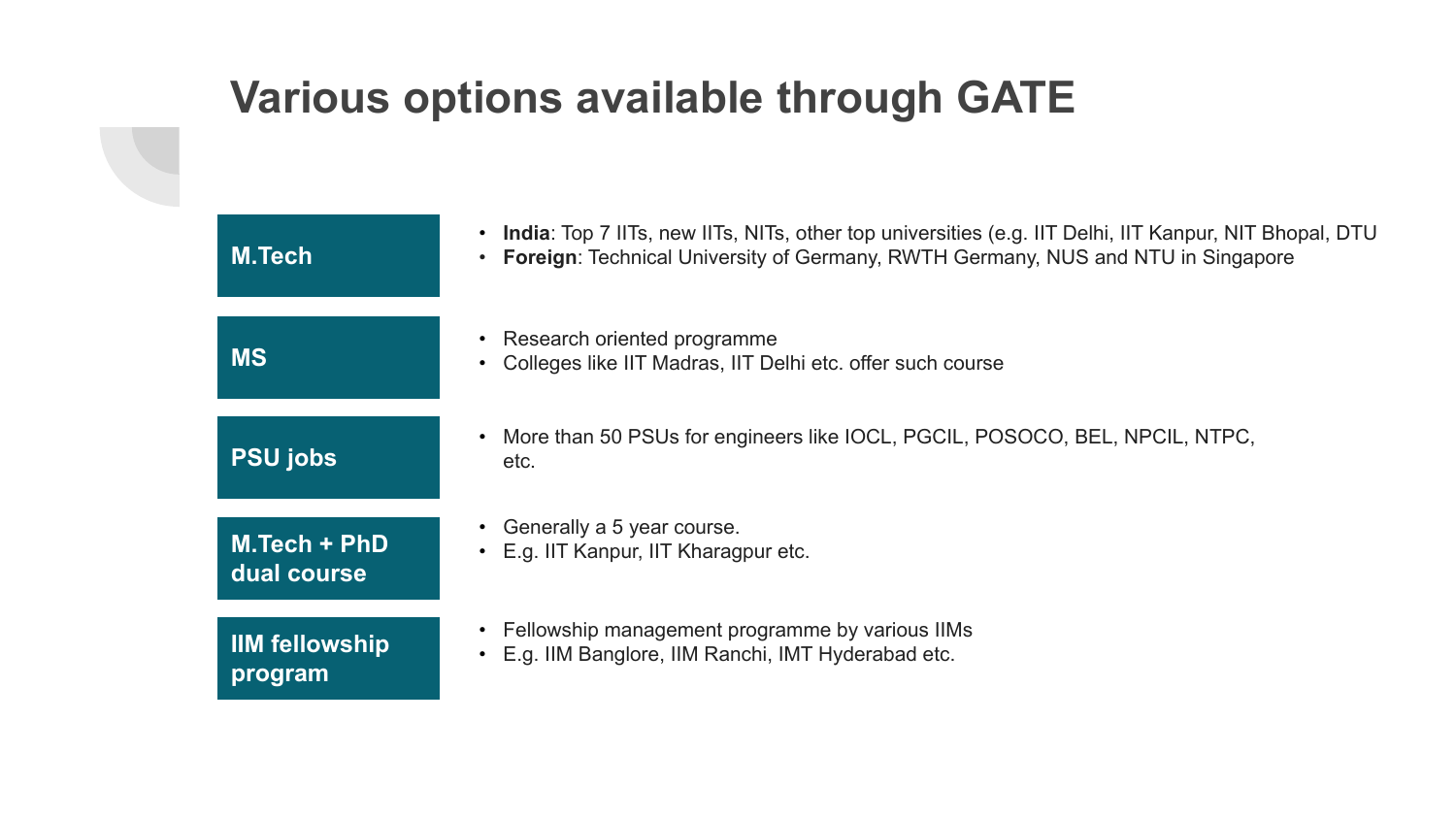#### **Pros and Cons of M.Tech Vs working in PSUs**

| <b>M.Tech</b> |                                                                                                                                                                                              | <b>PSUs</b> |                                                                                                                                                      |
|---------------|----------------------------------------------------------------------------------------------------------------------------------------------------------------------------------------------|-------------|------------------------------------------------------------------------------------------------------------------------------------------------------|
| <b>Pros</b>   | <b>Specialization programme</b><br><b>Enhance knowledge</b><br>Market need<br>More demand<br><b>Pursue Doctoral degree</b><br>Desired working profile in job<br><b>Stipend for two years</b> | <b>Pros</b> | <b>Handsome salary</b><br><b>Good allowances</b><br><b>Job security</b><br><b>Less stress</b><br><b>Good working environment</b><br><b>Stability</b> |
| <b>Cons</b>   | Low package jobs (for some branch)<br>Higher job stress.<br><b>Lesser job security</b>                                                                                                       | <b>Cons</b> | Not always your desired working profile<br>Remote posting location in most PSU<br>like PGCIL, COAL INDIA etc.<br>Repetitive work in most cases       |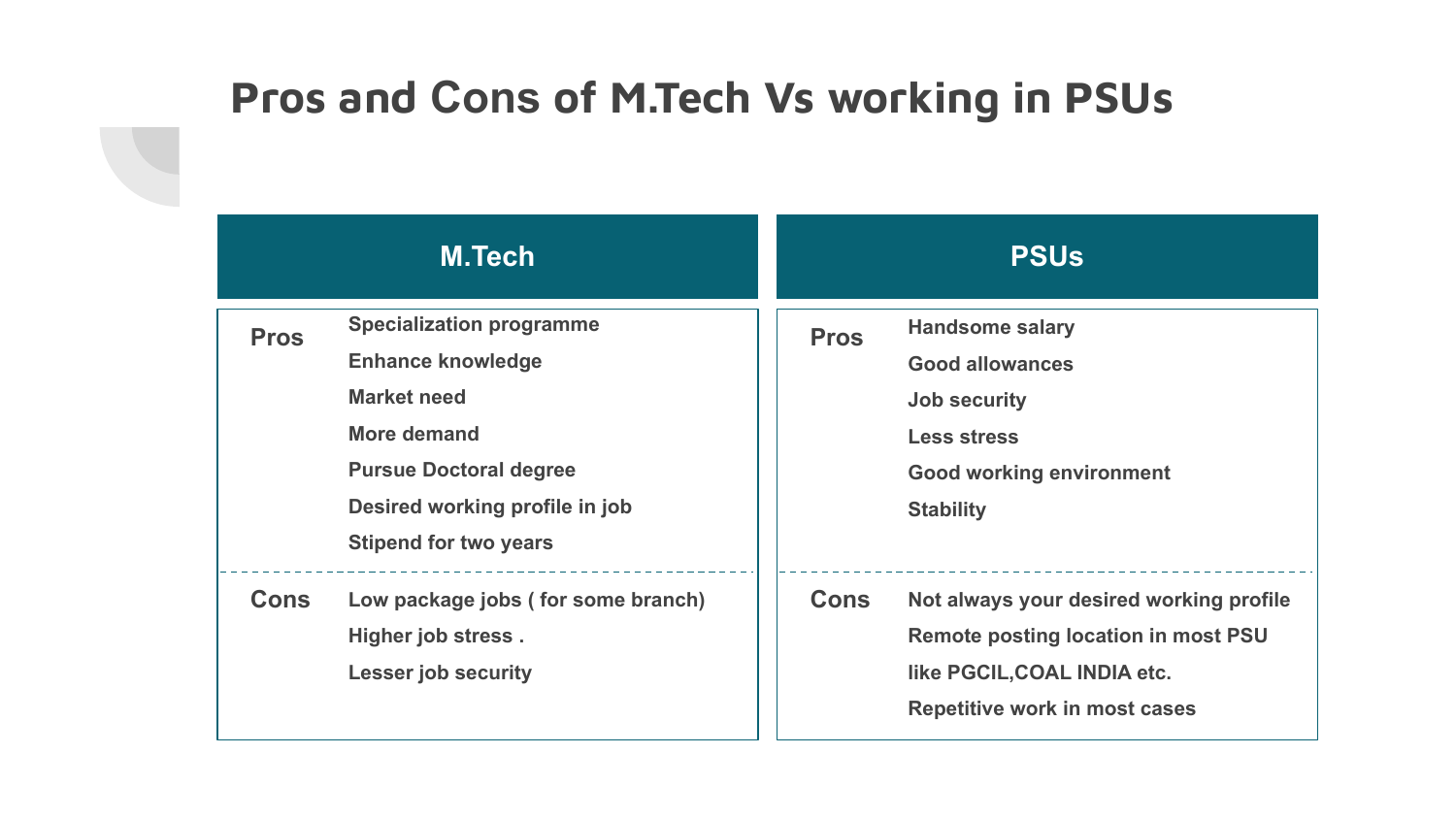# **GATE preparation Speaker: Deepti Tripathi**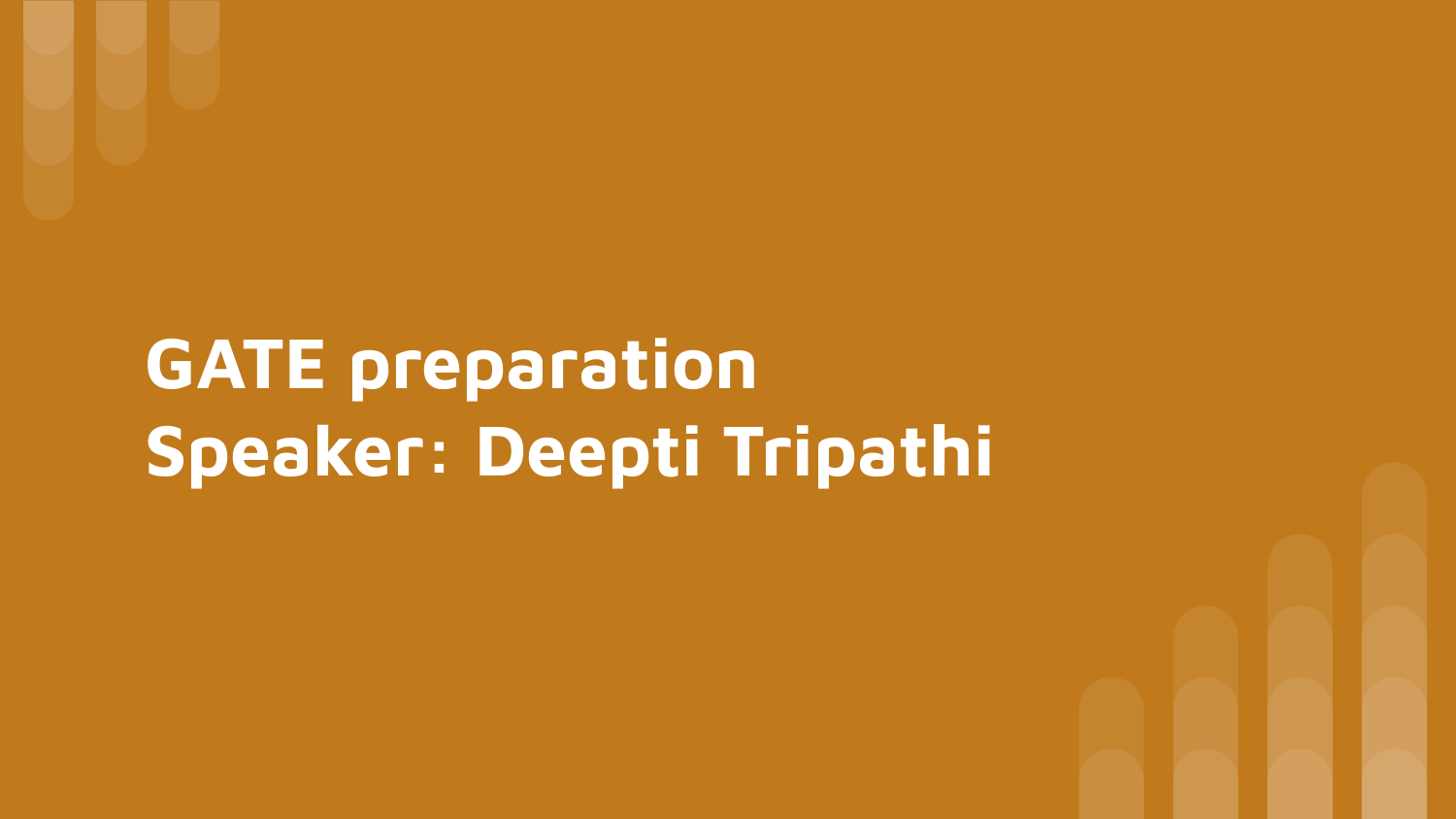### **Planning your preparation timeline, optimum study hours and study habits**

- **● Do I need to study 8 hours daily :(**
	- **○ QUALITY, NOT QUANTITY MATTERS**
	- **○ PROPER MANAGEMENT IS THE KEY**
	- **○ DO NOT LET FEAR OF FAILURE OVERPOWER YOU**
- **● My Techniques -**
	- **○ Fix a goal in the night and try to complete it the next day.**
	- **○ Make short notes, very helpful at the end.**

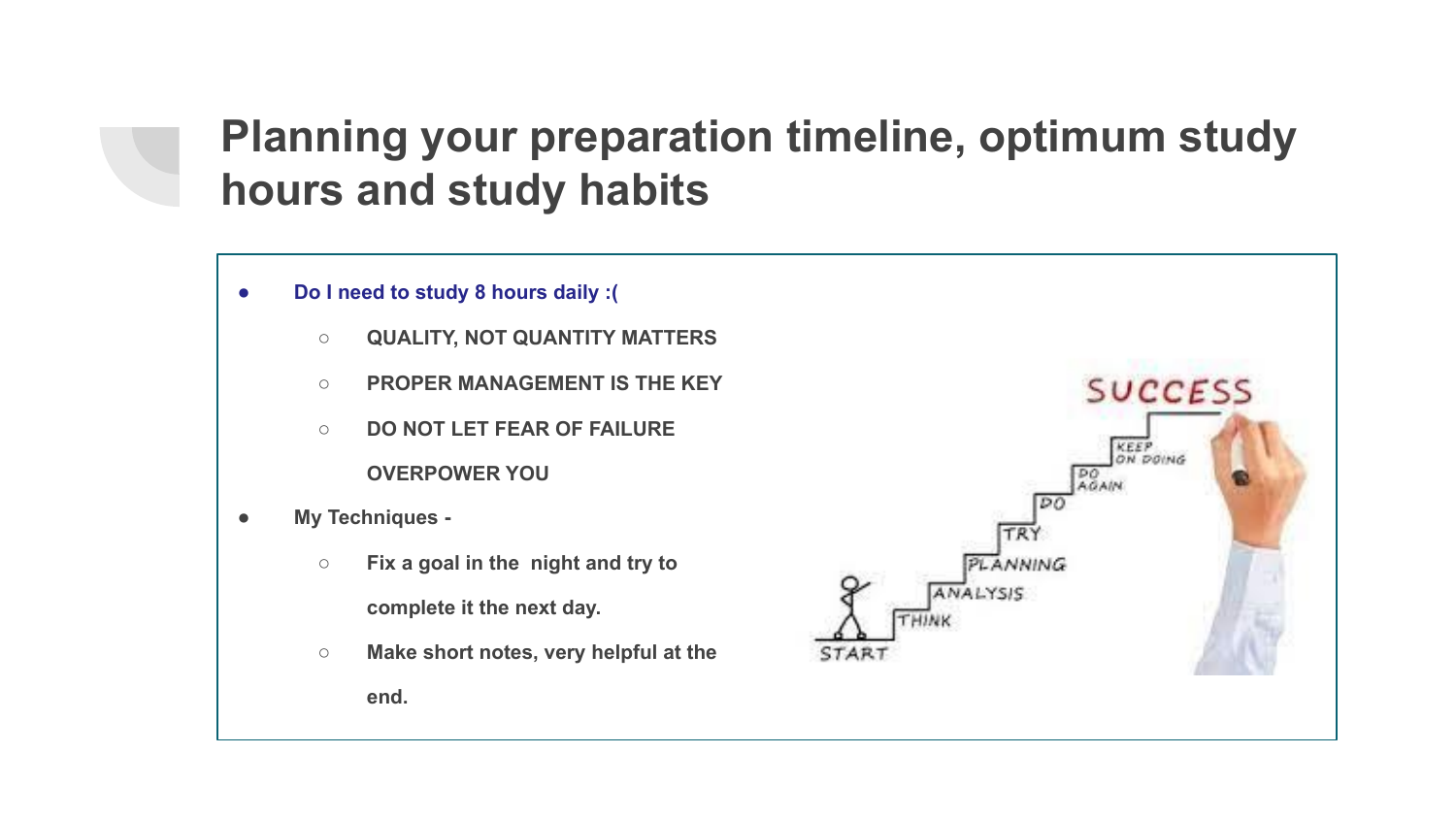### **Planning your preparation timeline, optimum study hours and study habits (cont.)**

**● How to tackle so many subjects, it is intimidating** 

**Let's apply a for loop**

- **1. Take two subjects at a time.**
- **2. Complete it.**
- **3. Next again take two subjects and keep the two already prepared subjects for revision in morning.**
- **4. Repeat til all subjects are completed.**

#### **ATTENTION!:**

**Simultaneously start giving part tests once you complete a topic.**

**Make short notes only once you have revised the subjects at least two times.**

**Never get bothered by low marks in test series ; rather include it in your improvement strategy.**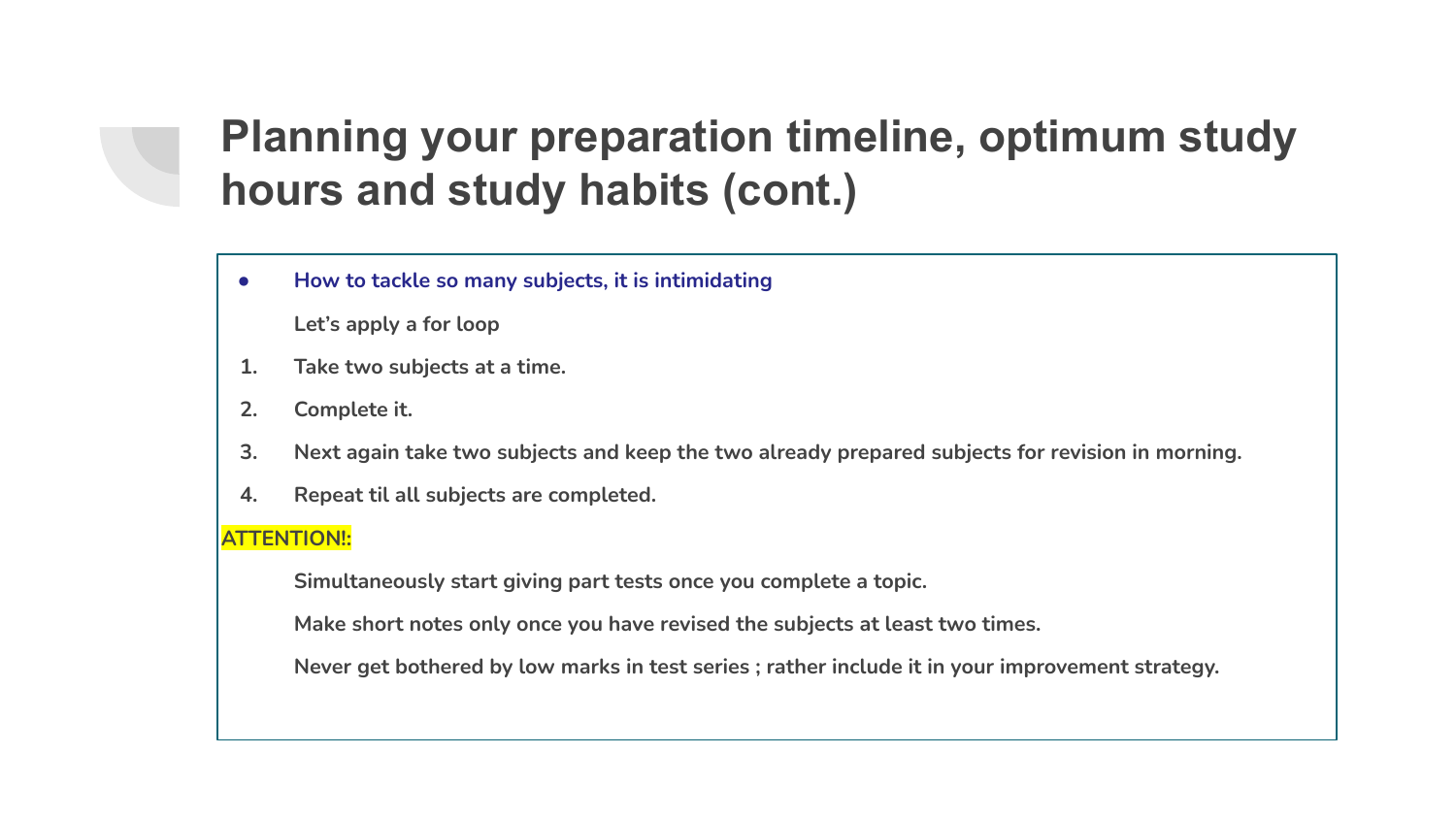### **Choosing preparation material and test series**

1 **Take at least two test series and focus on analysing and improving it.**

2 **Try to go for made easy written notes.**

3 **One can go for standard books at early stage.**

**Focus on numerical part and practise it regularly; try to make your own**  4 tricks.

5 **Solve previous year at least 3 times.**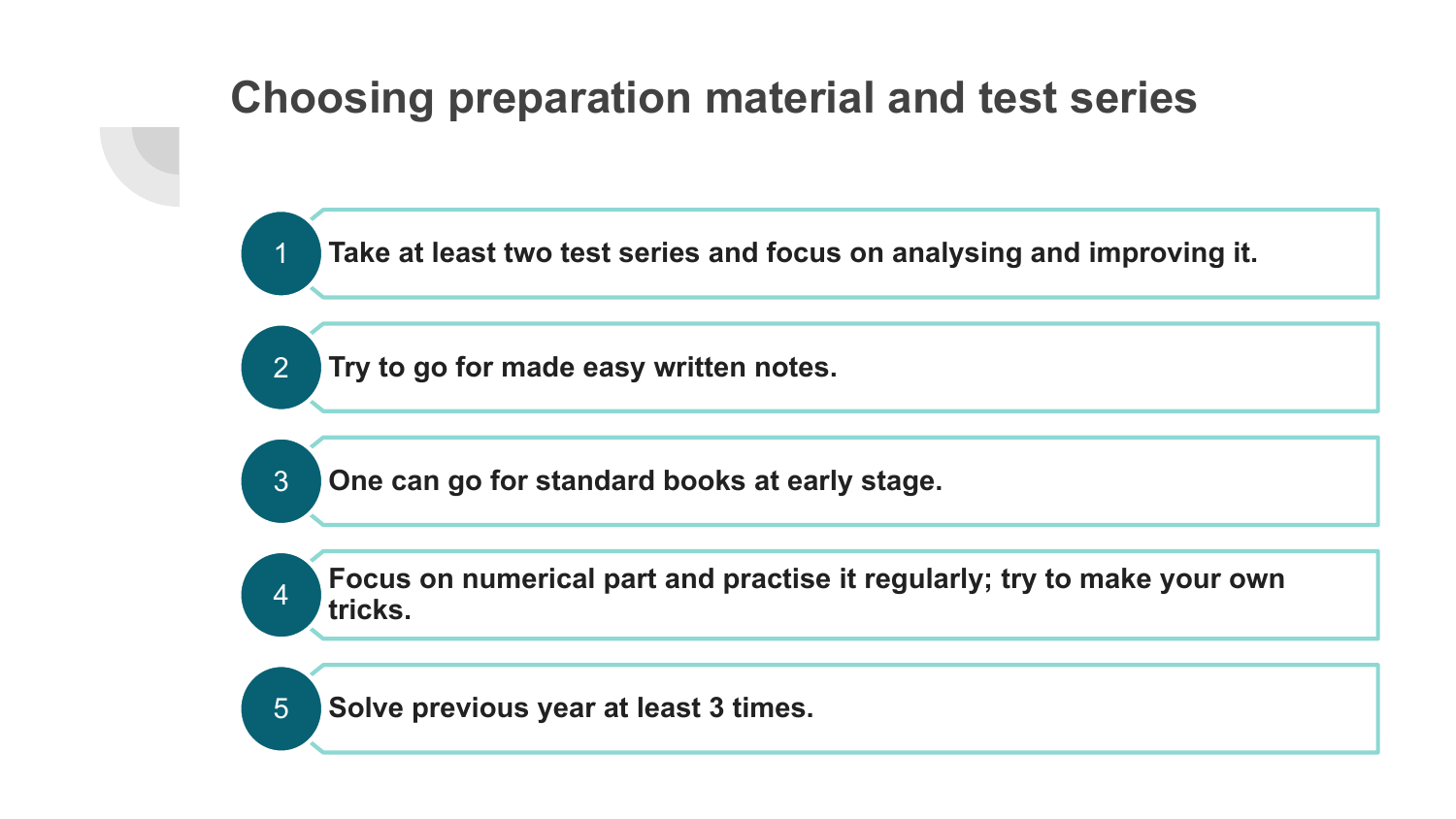#### **Making notes**

| CONTROL SYSTEM                                                                                                                                                                                                                                                                                                                 |
|--------------------------------------------------------------------------------------------------------------------------------------------------------------------------------------------------------------------------------------------------------------------------------------------------------------------------------|
| SIC hair or steady state gain : Put 500 in Tot.                                                                                                                                                                                                                                                                                |
| > Pole is resiprocal of time constant.                                                                                                                                                                                                                                                                                         |
| => Settling time 1 => speed & stability & transient region 1                                                                                                                                                                                                                                                                   |
| exactly state expire a $3$                                                                                                                                                                                                                                                                                                     |
|                                                                                                                                                                                                                                                                                                                                |
|                                                                                                                                                                                                                                                                                                                                |
| $\bullet$ td $\to$ 50% of steady st. value<br>$c(+5c) = 0.632$                                                                                                                                                                                                                                                                 |
| $C(t=2C) = 0.86$<br>$+d = 0.693C$<br>$e(t=5c) = 0.95$                                                                                                                                                                                                                                                                          |
| otys hoht<br>$c(+145) = 0.98$                                                                                                                                                                                                                                                                                                  |
| $68WX$ Gain = constant<br>$c(t=5c) = 0.99$                                                                                                                                                                                                                                                                                     |
| $\theta$ $\theta \wedge \theta$ $\rightarrow$ notsel<br>$BWA$ stability $\alpha$ $\perp$                                                                                                                                                                                                                                       |
| ft speed to Accuracy                                                                                                                                                                                                                                                                                                           |
| $\bullet$ $\star = \lambda - 2z = \lambda - 2$                                                                                                                                                                                                                                                                                 |
| $\frac{1}{2}$ $\frac{1}{2}$ $\frac{1}{2}$ $\frac{1}{2}$ $\frac{1}{2}$ $\frac{1}{2}$ $\frac{1}{2}$ $\frac{1}{2}$ $\frac{1}{2}$ $\frac{1}{2}$ $\frac{1}{2}$ $\frac{1}{2}$ $\frac{1}{2}$ $\frac{1}{2}$ $\frac{1}{2}$ $\frac{1}{2}$ $\frac{1}{2}$ $\frac{1}{2}$ $\frac{1}{2}$ $\frac{1}{2}$ $\frac{1}{2}$ $\frac{1}{2}$<br>$27$ RC |
| $\Rightarrow$ tr d $\frac{1}{8}$<br>$= 52 + 68 + 14.78$<br>$= 2.2$<br>$752$ for $37.18$                                                                                                                                                                                                                                        |
| $(Bw)_{Hg}$                                                                                                                                                                                                                                                                                                                    |
| Time constant is reciprocal of docation of real part of CLP.                                                                                                                                                                                                                                                                   |
| SECOND ORDER SYSTEM                                                                                                                                                                                                                                                                                                            |
| $\frac{c(s)}{R(s)} = \frac{\omega_n^2}{s^2 + 2g\omega_n s + \omega_n^2}$<br>$s_{13}s_{2} = -\frac{e}{3}\omega_{n\pm} \int \omega_{n}\sqrt{1-\xi^{2}}$                                                                                                                                                                          |
|                                                                                                                                                                                                                                                                                                                                |
| $=-\alpha \pm \int^{\alpha} \omega d$<br>$\circ$ $cos \theta = \frac{c}{2}$                                                                                                                                                                                                                                                    |
| $\frac{1}{2} \tan \theta = \sqrt{1 - \frac{p^2}{g}} \xi$                                                                                                                                                                                                                                                                       |
| · tscri < t sunder · tscrib tsore<br>• $t_s = 4t = \frac{4}{\lambda} = \frac{4}{6\omega_0}$                                                                                                                                                                                                                                    |
|                                                                                                                                                                                                                                                                                                                                |
|                                                                                                                                                                                                                                                                                                                                |
| $\cdot$ c(t) = A [ $t = \frac{e^{-\frac{C}{3} \omega_0 t}}{\sqrt{1-\frac{C}{3}t}}$ (cir (wo $\sqrt{1-\frac{C}{3}t}$ + tan <sup>-1</sup> $\sqrt{1-\frac{C}{3}t}$ )                                                                                                                                                              |
|                                                                                                                                                                                                                                                                                                                                |
|                                                                                                                                                                                                                                                                                                                                |
| For unit step input: $\begin{bmatrix} 60 \text{ undamped fruely } \frac{1}{2} \\ 60 \text{ undamped fruly } \frac{1}{2} \\ 6 \text{g} \end{bmatrix}$ unit step imput:                                                                                                                                                          |
|                                                                                                                                                                                                                                                                                                                                |

#### **Example 1 Example 2**  $\frac{k-\underline{M}}{\sqrt{\overline{L_1 L_2}}}$   $M \le \sqrt{\overline{L_1 L_2}}$   $k=1$  dignetry empted<br>t connections.  $\frac{\frac{\Delta_0 t \text{ (carnate) on }t}{\Delta_0 t}}{\frac{1}{\Delta_0 t} \sum_{i=1}^{n} \frac{\Delta_0 t}{\Delta_i t}}$  $\begin{array}{c}\n\begin{array}{c}\n\longrightarrow i \\
\downarrow \\
\downarrow \\
\end{array} \\
\hline\n\begin{array}{c}\n\downarrow \\
\downarrow \\
\end{array} \\
\hline\n\begin{array}{c}\n\downarrow \\
\downarrow \\
\end{array} \\
\hline\n\begin{array}{c}\n\downarrow \\
\downarrow \\
\end{array} \\
\hline\n\begin{array}{c}\n\downarrow \\
\downarrow \\
\end{array} \\
\hline\n\begin{array}{c}\n\downarrow \\
\downarrow \\
\end{array} \\
\hline\n\begin{array}{c}\n\downarrow \\
\downarrow \\
\end{array} \\
\hline\n\begin{array}{c}\n\downarrow \\
\downarrow \\
\end{array} \\
\hline\n$  $\frac{\frac{1}{\sqrt{2}}\sum\limits_{i=1}^{n}c_i}{\sum\limits_{i=1}^{n}c_i}$  $V_1 = L_1 \frac{di}{dt} + M \frac{di^2}{dt}$  $v_{2} = c_{2} d\lambda$  $M \frac{di}{dt}$ eq CKG:  $\frac{l_1 - M}{l_1 - M_2}$   $\frac{l_2 - M}{l_2 - M_1}$  $L_1 + M$   $L_2 + M$  $\begin{picture}(220,20) \put(0,0){\dashbox{0.5}(5,0){ }} \thicklines \put(0,0){\dashbox{0.5}(5,0){ }} \thicklines \put(0,0){\dashbox{0.5}(5,0){ }} \thicklines \put(0,0){\dashbox{0.5}(5,0){ }} \thicklines \put(0,0){\dashbox{0.5}(5,0){ }} \thicklines \put(0,0){\dashbox{0.5}(5,0){ }} \thicklines \put(0,0){\dashbox{0.5}(5,0){ }} \thicklines \put(0,0){\dashbox{0.5}(5,0){ }} \thicklines \put(0,0){\dashbox{0.5}(5$  $\frac{1}{2}M$  $\vee$ ,  $M -$ Mis tive  $M_{ub}^2$  -jue Series Adding =  $k_1 + k_2 + 2M$ <br>Series Opposing =  $k_1 + k_2 - 2M$ faculted Adding =  $\frac{k_1 k_2 - M^2}{k_1 + k_2 - 2 M}$ Parallel opposing =  $\frac{k_1k_2 - M^2}{k_1 + k_2 + 2M}$  $\frac{N!}{N_2} \approx \frac{V_1}{V_2} \approx \frac{\Omega_2}{\Omega_1} \quad \text{for voltage } \mathcal{L}_Q^2 N^{\perp} \text{ of } G \text{ is the cluster of the frame.}$ Maxim power transfer: cond<sup>n</sup> Ac d'Ouieble C: Variable Condition  $R_L$  $R_2 = R_S$  $Z_L = R_L^2$  $R_{L} = 12s$  $Z_{L} = \hat{p}_{L}^{2} + jX_{L}$  $R_{L} = [x_{s} + y_{t}]$  $R_s = 0$  $R_{8}$  $z_{L} = R_{L} + j \frac{R_{L}}{L}$ <br>  $z_{L} = \frac{R_{L} + j \times T}{L}$ <br>  $\frac{1}{R_{L} + j \times L} = R_{L} + j \times L$  $X_L = -X_S$

 $21 = 25$  $|z_1| = |z_5|$ 2021/09/24 19:54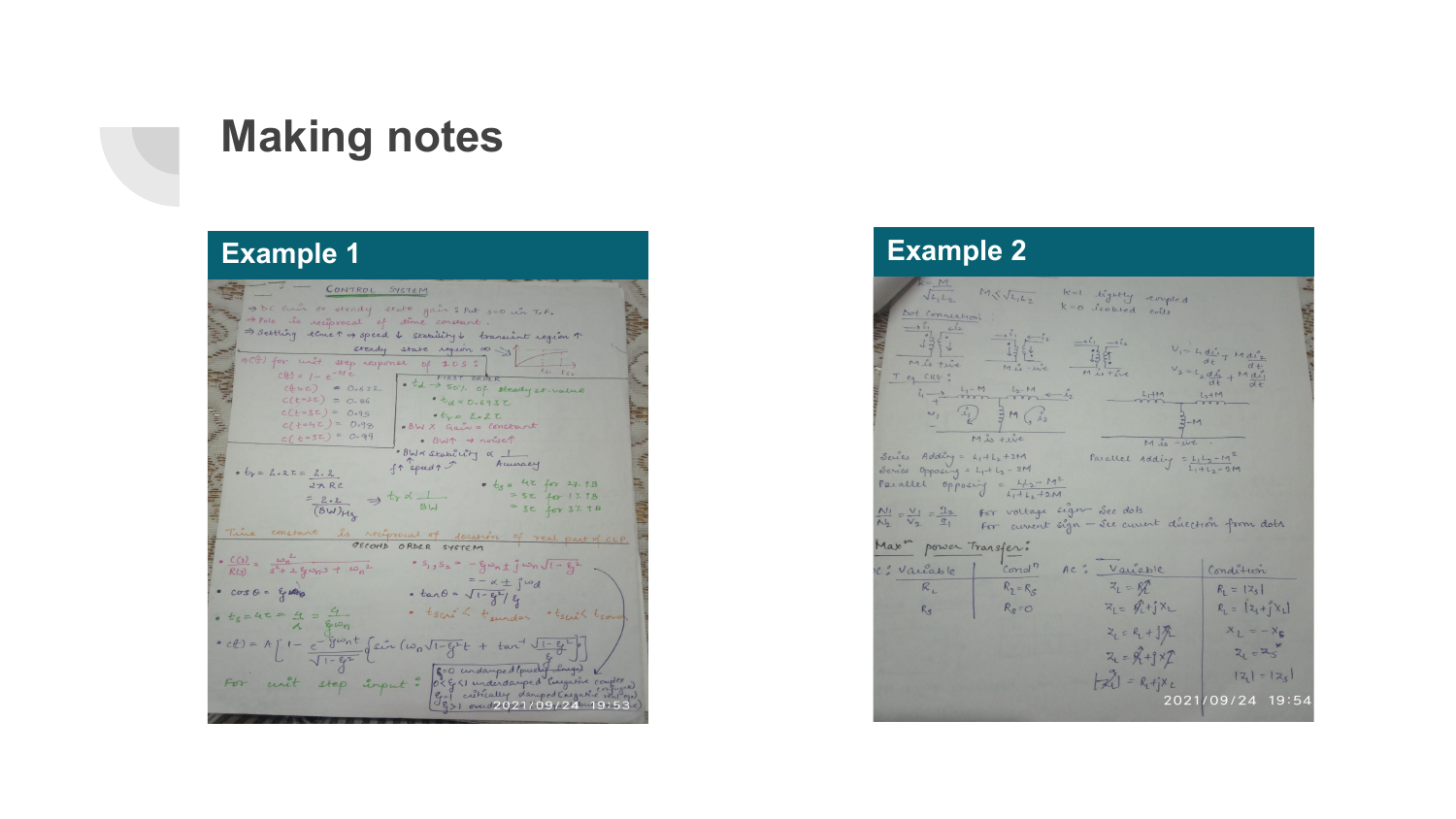# **How to manage both college and GATE preparation**

- **● Combine the two.**
- **● Make it an advantage You can take an initial push from college by reading standard books.**
- **● Let's do some analysis**

**Technically if you take 5 hours class max, u still have 24-5=19 hours to dedicate to gate prep.** 

**And if you take 8 hours sleep 19-8=11 hours.**

**3 hours misc. gives 11-3=8 hours and** *if you dedicate even half of this time, I am sure you will ace*

*it.*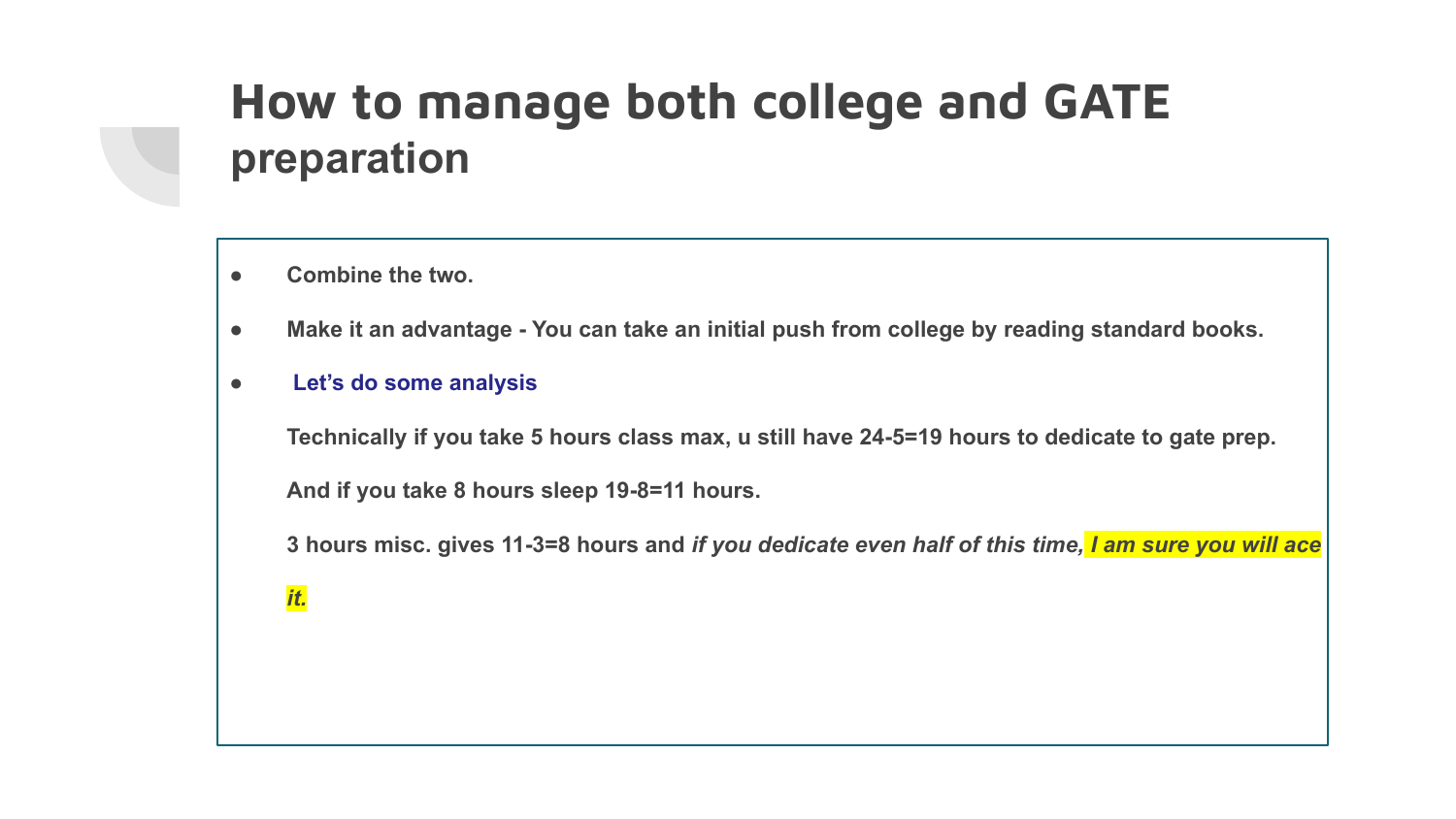# **Last minute preparation tips and revision**

- **● Don't get affected by the test series marks.**
- **● Avoid last day revision.**
- **● Trust your hard work and keep practising.**
- **● Most of the people study hard, what makes the difference is your attitude towards exam.**
- **● Be calm, enjoy your surroundings, go for a ride in the campus, take a good sleep.**
- **● Avoid reading any new topics before 60 days of the exam.**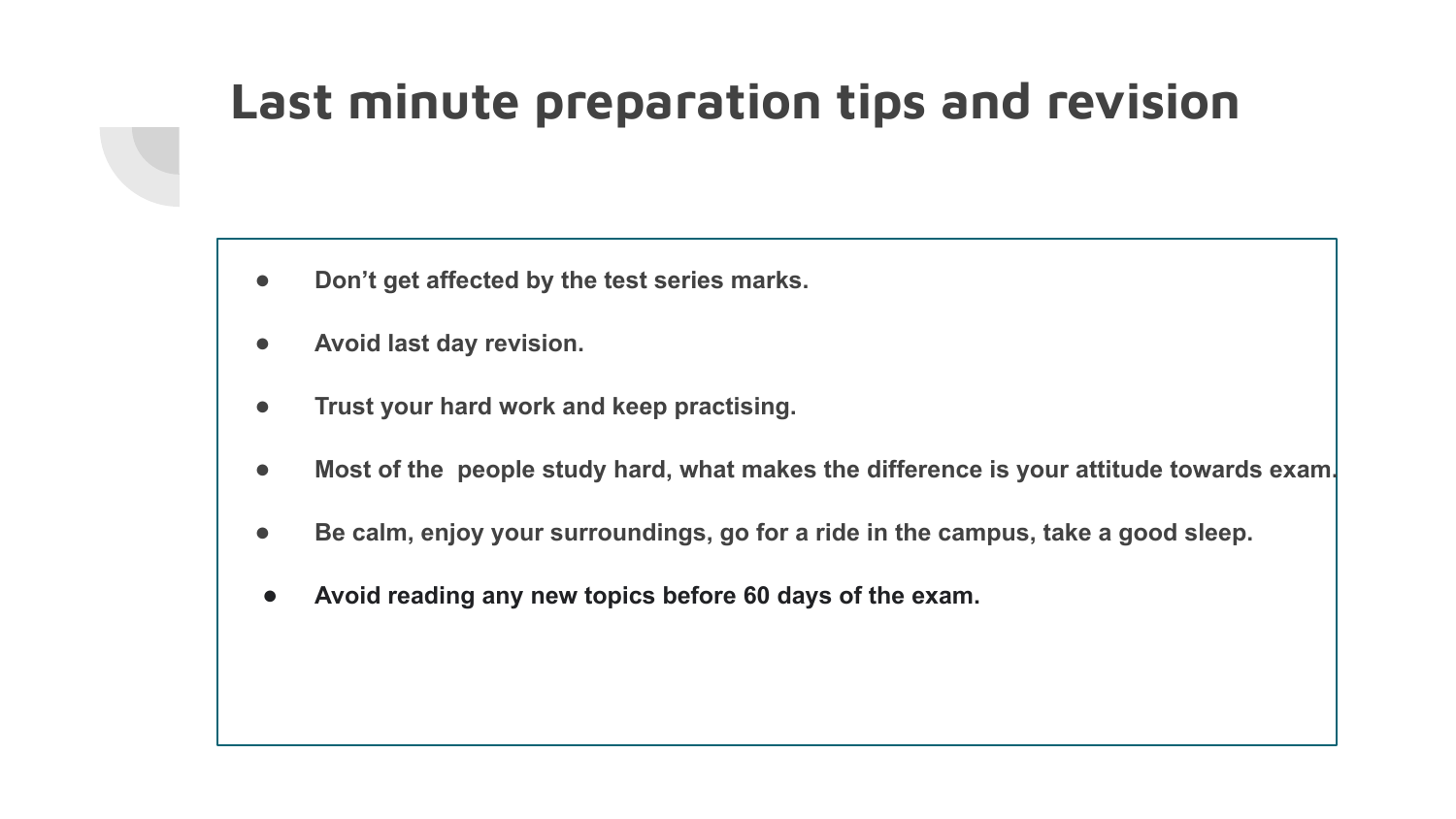# **GATE preparation (cont.) and Tips for exam day Speaker: Gaurav Dhama**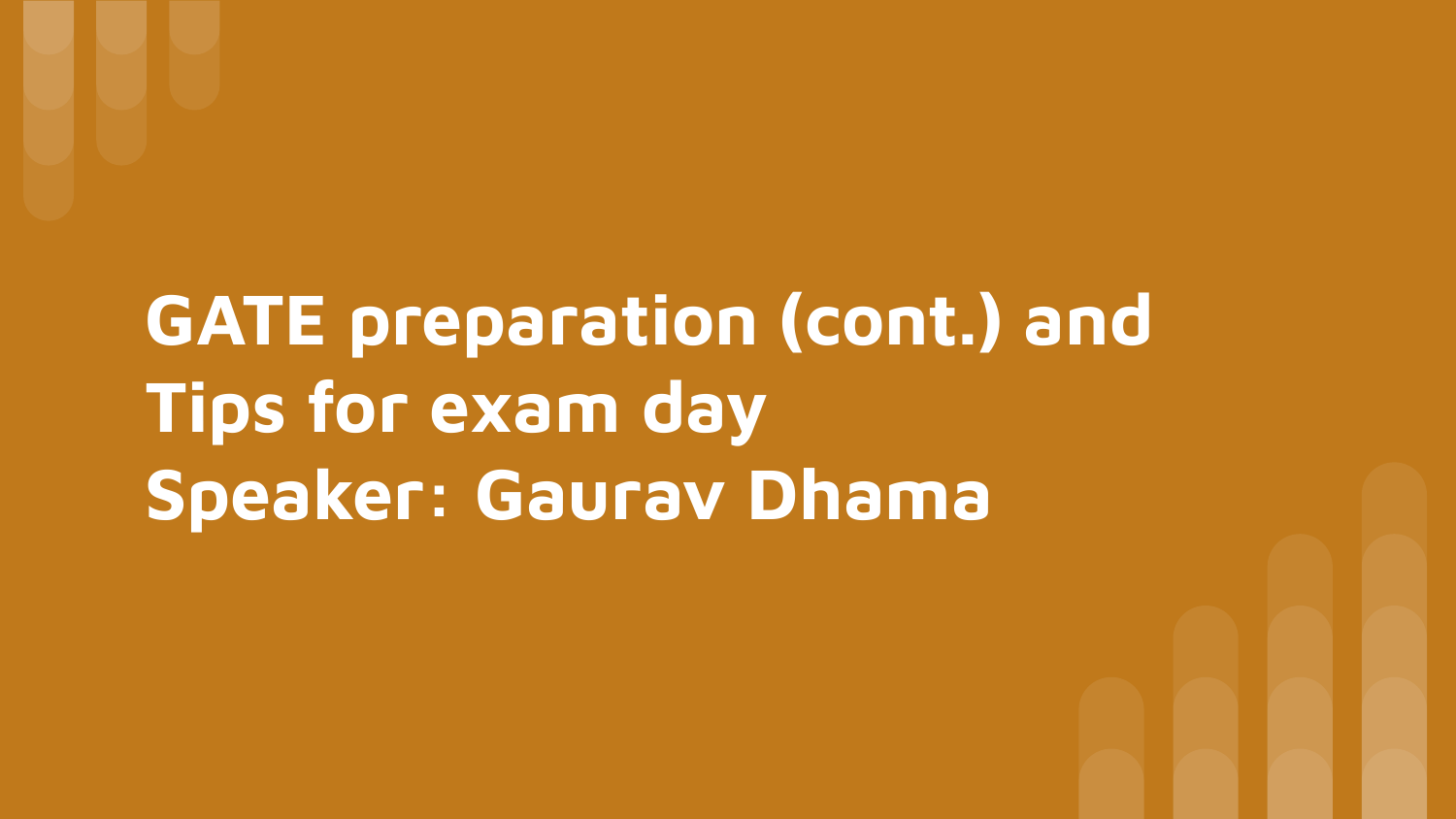# **How to know whether you need to join coaching or not**

- **● Compatible and comfortable with coaching schedule after college hours??**
- **● What do you like, your own pace or a well prepared schedule?**
- **● Your own way of developing and understanding concepts or pre fed concepts by coaching institutes?**
- **● Would you trust your self confidence or take crowd`s walk instead?**
- **● Welcome !!**

**You are sorted now!!**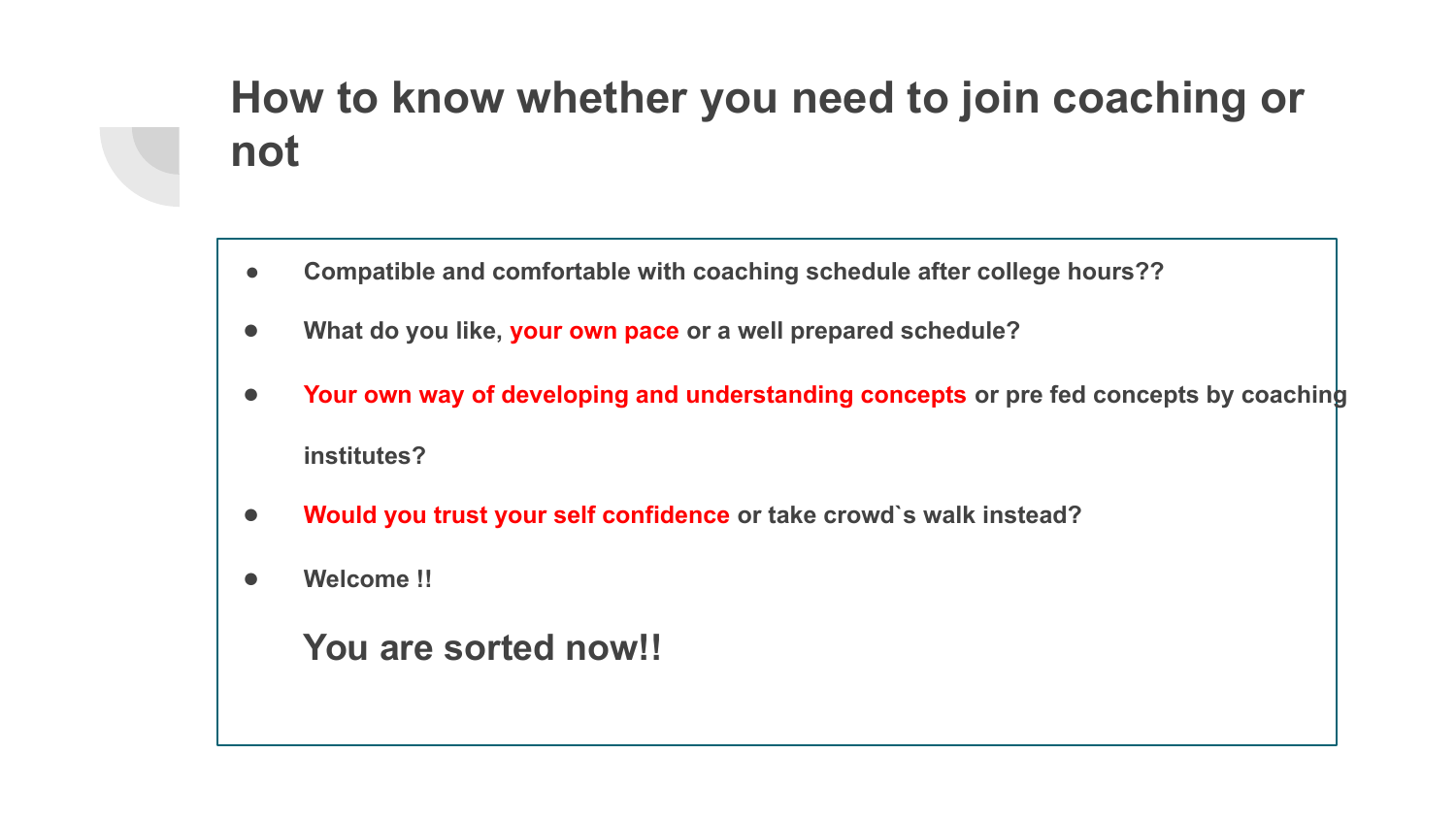# **How to keep yourself focused - meditation, role of sports, etc.**

- **● Keep taking short breaks (like once in a week, sometimes twice also)**
- **● Woah!! Here we go, Sports…..!!**

**Let`s take a break from those cuboidal dimensions. We`ll embrace some physical tiredness to get rid of mental saturation/ stress/monotonicity/tiredness.**

- **● Merriments!! Come on!! You are a hosteler. At times, keep your mind GATE free.**
- **● But……….**

**On some good day make sure to put some extra efforts to keep yourself synchronised with the machine called TIME.**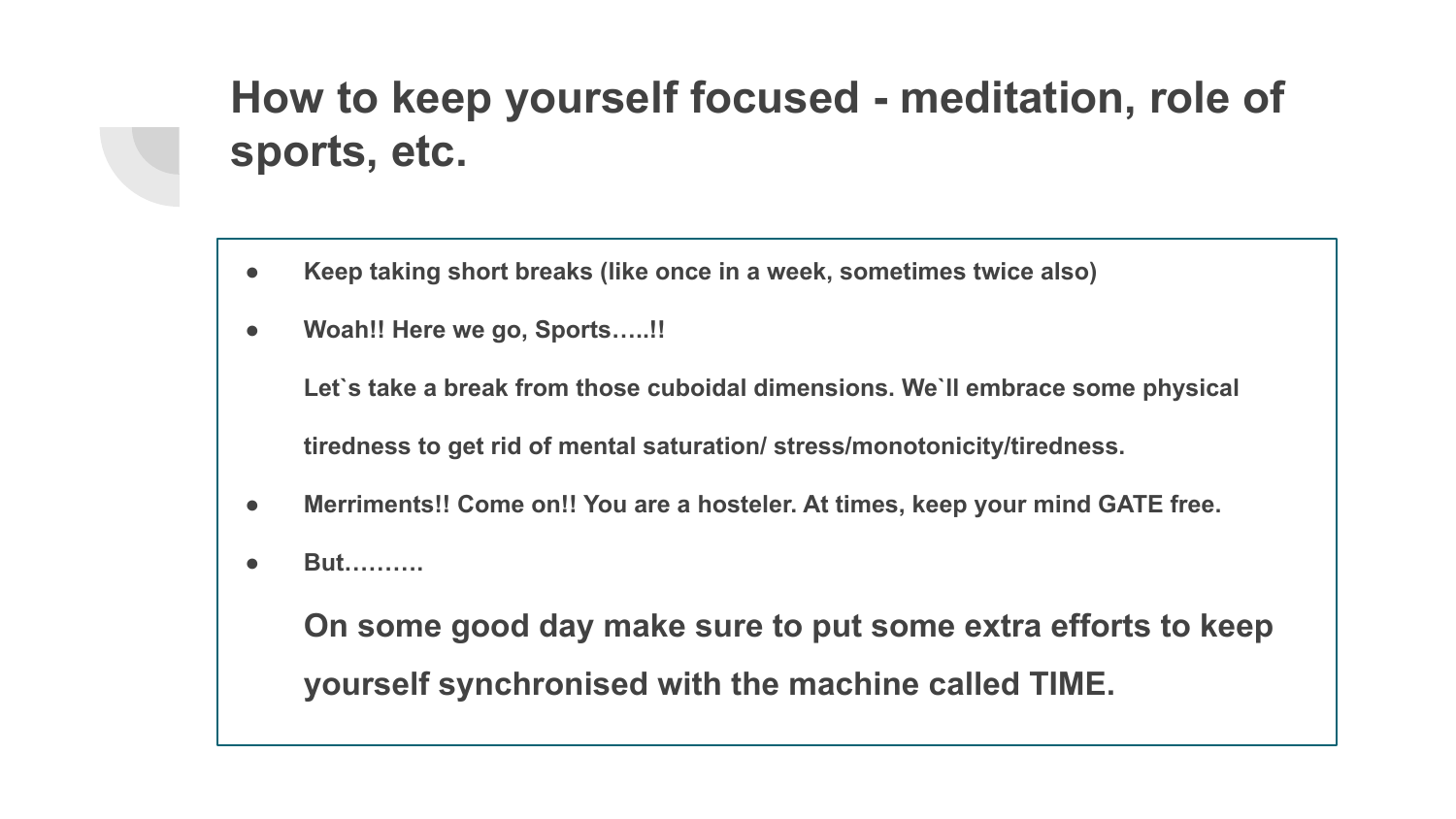## **During GATE exam: General test taking strategies, How to manage time, speed and accuracy**

- **● Try different methods of attempting test series in your test taking phase. Methods like, 1 mark questions first or 2 marks first , aptitude section in the very start, in the end or in between of the two.**
- **● Figure out the best from tried ones and go for the same method on D-Day.**
- **● Your calmness saves you the time and your best method gives you the calmness.**
- **● For accuracy, have frequent watch over calculator screen to ensure if you are typing correct digits. This will help in ensuring that you have taken all the terms of formula also.**